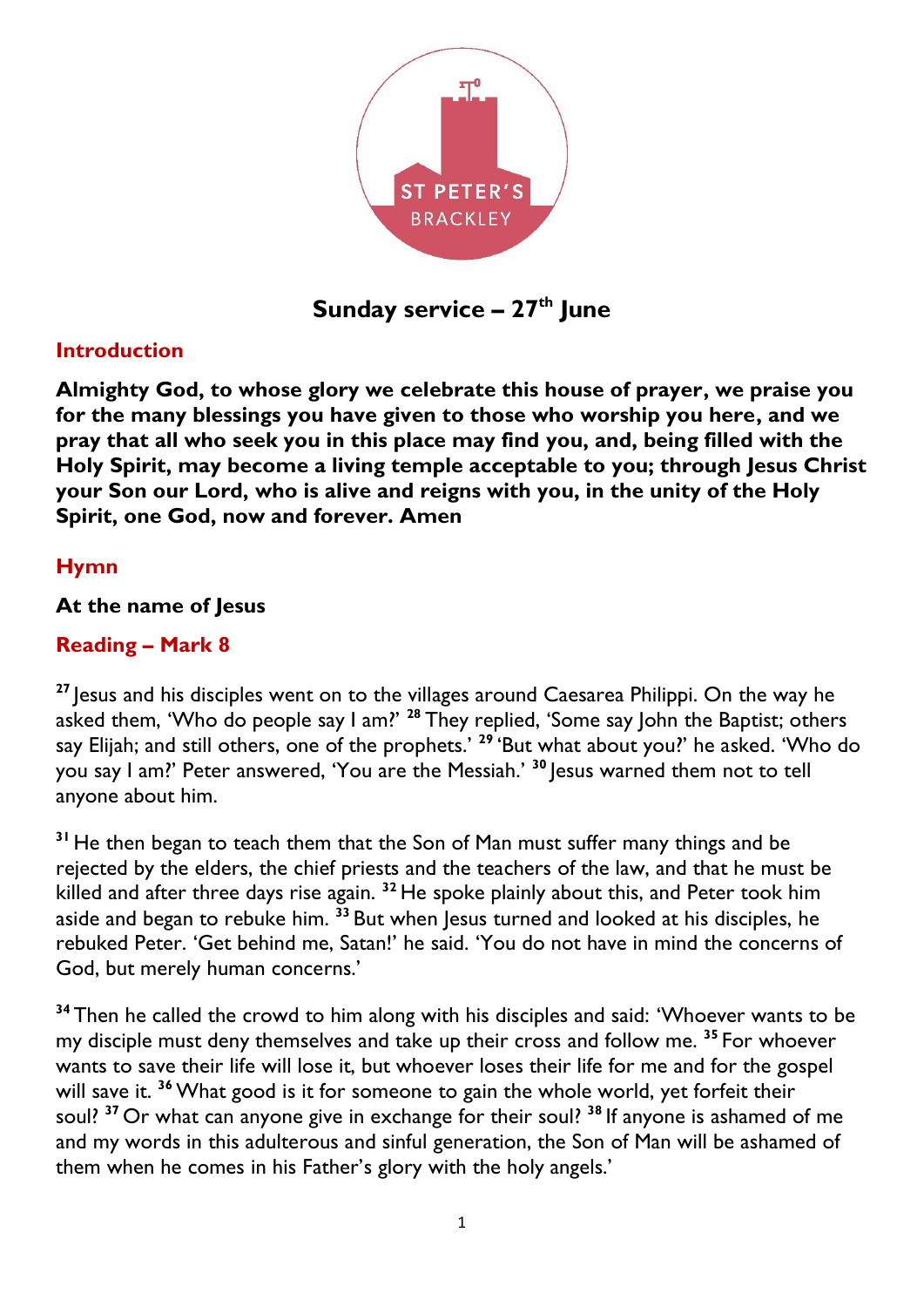### **Sermon**

### **Creed**

**We believe in one God, the Father, the Almighty, maker of heaven and earth, of all that is, seen and unseen.** 

**We believe in one Lord, Jesus Christ, the only Son of God, eternally begotten of the Father, God from God, Light from Light, true God from true God, begotten, not made, of one Being with the Father; through him all things were made. For us and for our salvation he came down from heaven, was incarnate from the Holy Spirit and the Virgin Mary and was made man. For our sake he was crucified under Pontius Pilate; he suffered death and was buried. On the third day he rose again in accordance with the Scriptures; he ascended into heaven and is seated at the right hand of the Father. He will come again in glory to judge the living and the dead, and his kingdom will have no end.**

**We believe in the Holy Spirit, the Lord, the giver of life, who proceeds from the Father and the Son, who with the Father and the Son is worshipped and glorified, who has spoken through the prophets.** 

**We believe in one holy catholic and apostolic Church. We acknowledge one baptism for the forgiveness of sins. We look for the resurrection of the dead, and the life of the world to come. Amen.**

#### **Prayers**

**Our Father, who art in heaven, hallowed be Thy name. Thy Kingdom come, Thy will be done, on earth as it is in heaven. Give us this day our daily bread and forgive us our trespasses, as we forgive those who trespass against us. And lead us not into temptation, but deliver us from evil. For Thine is the Kingdom, the power and the glory, for ever and ever. Amen.**

#### **Hymn**

**Crowns**

### **Communion**

**Almighty God, our heavenly Father, we have sinned against you and against our neighbour in thought and word and deed, through negligence, through weakness, through our own deliberate fault. We are truly sorry and repent of all our sins.**